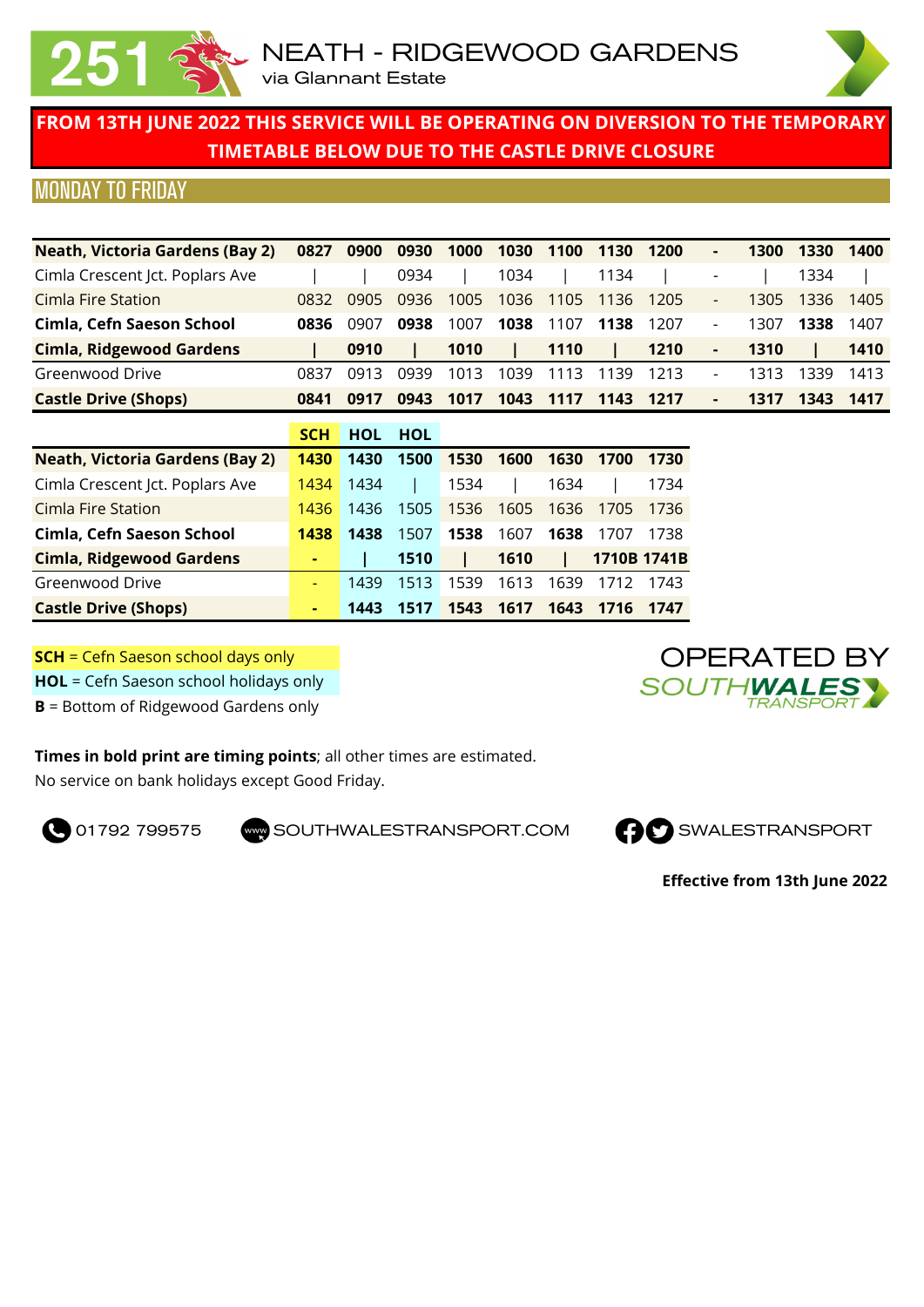



## MONDAY TO FRIDAY

| <b>Cimla, Ridgewood Gardens</b> | ۰    | 0813 | ۰.   | 0910 | ۰.   | 1010 | н.   | 1110 | ٠    | 1210 | ۰                        | 1310 |
|---------------------------------|------|------|------|------|------|------|------|------|------|------|--------------------------|------|
| Cimla, Cefn Saeson School       | 0720 | 0815 | 0836 | 0912 | 0938 | 1012 | 1038 | 1112 | 1138 | 1212 | $\overline{\phantom{a}}$ | 1312 |
| Greenwood Drive                 | 0721 |      | 0837 | 0913 | 0939 | 1013 | 1039 | 1113 | 1139 | 1213 | $\overline{\phantom{a}}$ | 1313 |
| <b>Castle Drive (Shops)</b>     | 0724 |      | 0841 | 0917 | 0943 | 1017 | 1043 | 1117 | 1143 | 1217 | ۰                        | 1317 |
| Cimla Fire Station              | 0729 | 0818 | 0847 | 0923 | 0949 | 1023 | 1049 | 1123 | 1149 | 1223 | $\overline{\phantom{0}}$ | 1323 |
| Cimla Crescent Jct. Poplars Ave |      |      | 0849 |      | 0951 |      | 1051 |      | 1151 |      | $\overline{\phantom{a}}$ |      |
| <b>Dyfed Road Surgery</b>       |      |      | 0853 |      | 0954 |      | 1054 |      | 1154 |      | $\overline{\phantom{a}}$ |      |
| <b>Neath, Victoria Gardens</b>  | 0733 | 0824 | 0857 | 0928 | 0957 | 1028 | 1057 | 1128 | 1157 | 1228 | ۰                        | 1328 |

|                                 |      |      | <b>HOL</b> | <b>HOL</b> |                |      |      |             |      |
|---------------------------------|------|------|------------|------------|----------------|------|------|-------------|------|
| <b>Cimla, Ridgewood Gardens</b> | ۰.   | 1410 | ٠          | 1510       | $\blacksquare$ | 1610 | ٠    | 1710B 1741B |      |
| Cimla, Cefn Saeson School       | 1338 | 1412 | 1438       | 1512       | 1538           | 1612 | 1638 | 1711        | 1742 |
| <b>Greenwood Drive</b>          | 1339 | 1413 | 1439       | 1513       | 1539           | 1613 | 1639 | 1712        | 1743 |
| Castle Drive (Shops)            | 1343 | 1417 | 1443       | 1517       | 1543           | 1617 | 1643 | 1716        | 1747 |
| Cimla Fire Station              | 1349 | 1423 | 1449       | 1523       | 1549           | 1623 | 1649 | 1722        | 1753 |
| Cimla Crescent Jct. Poplars Ave | 1351 |      | 1451       |            | 1551           |      | 1651 |             |      |
| <b>Dyfed Road Surgery</b>       | 1354 |      | 1454       |            | 1554           |      |      |             |      |
| <b>Neath, Victoria Gardens</b>  | 1357 | 1428 | 1457       | 1528       | 1557           | 1628 | 1657 | 1728        | 1758 |

**HOL** = Cefn Saeson school holidays only

**B** = Bottom of Ridgewood Gardens only

**Times in bold print are timing points**; all other times are estimated. No service on bank holidays except Good Friday.

**O** 01792 799575 SOUTHWALESTRANSPORT.COM **CO** SWALESTRANSPORT





**Effective from 13th June 2022**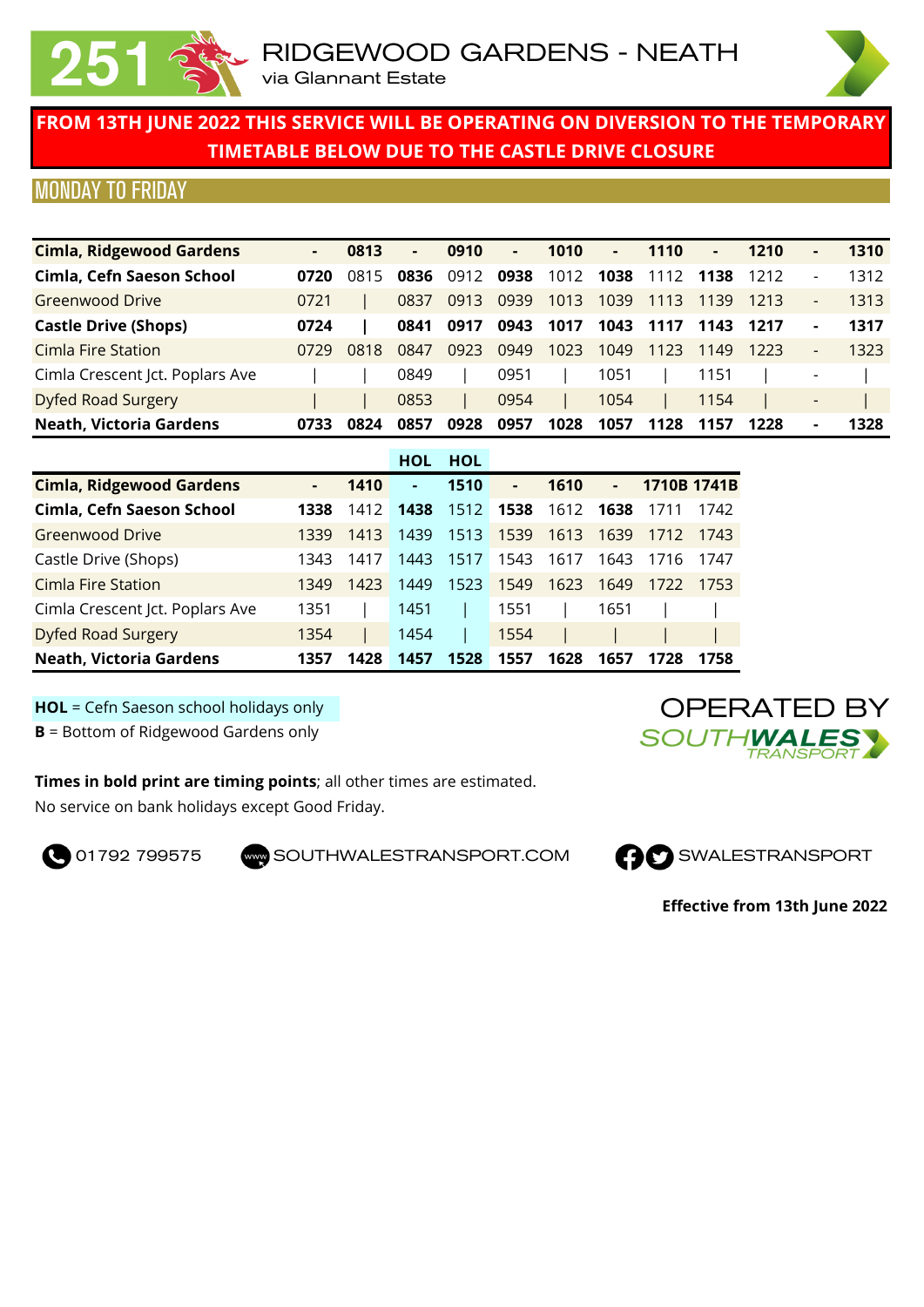

### **SATURDAY**

| <b>Neath, Victoria Gardens (Bay 2)</b> | 0835 | 0935 | 1035 1135 |       | ٠                            | 1335 | 1435 | 1540 | 1640             | 1740              |
|----------------------------------------|------|------|-----------|-------|------------------------------|------|------|------|------------------|-------------------|
| Cimla Crescent Jct. Poplars Ave        | 0838 | 0938 | 1038      | 1138  | $\overline{\phantom{a}}$     | 1338 | 1438 | 1543 |                  | 1643 <i>1743R</i> |
| <b>Cimla Fire Station</b>              | 0840 | 0940 | 1040      | 1140  | $\frac{1}{2}$                | 1340 | 1440 | 1545 | 1645 1745R       |                   |
| Cimla, Cefn Saeson School              | 0842 | 0942 | 1042      | -1142 | $\overline{\phantom{0}}$     | 1342 | 1442 | 1547 |                  | 1647 1747R        |
| <b>Cimla, Ridgewood Gardens</b>        | 0845 | 0945 | 1045 1145 |       | $\qquad \qquad \blacksquare$ | 1345 | 1445 |      | 1550 1650B 1750B |                   |
| Greenwood Drive                        | 0848 | 0948 | 1048      | 1148  | $\overline{\phantom{a}}$     | 1348 | 1448 | 1553 |                  | 1652 <i>1752R</i> |
| <b>Castle Drive (Shops)</b>            | 0852 | 0952 | 1052      | 1152  | $\overline{\phantom{a}}$     | 1352 | 1452 | 1557 |                  | 1656 <i>1756R</i> |

**B** = Bottom of Ridgewood Gardens only

**R** = On request only

**Times in bold print are timing points**; all other times are estimated. No service on bank holidays except Good Friday.



**O** 01792 799575 SOUTHWALESTRANSPORT.COM **CO** SWALESTRANSPORT



**Effective from 13th June 2022**

OPERATED BY